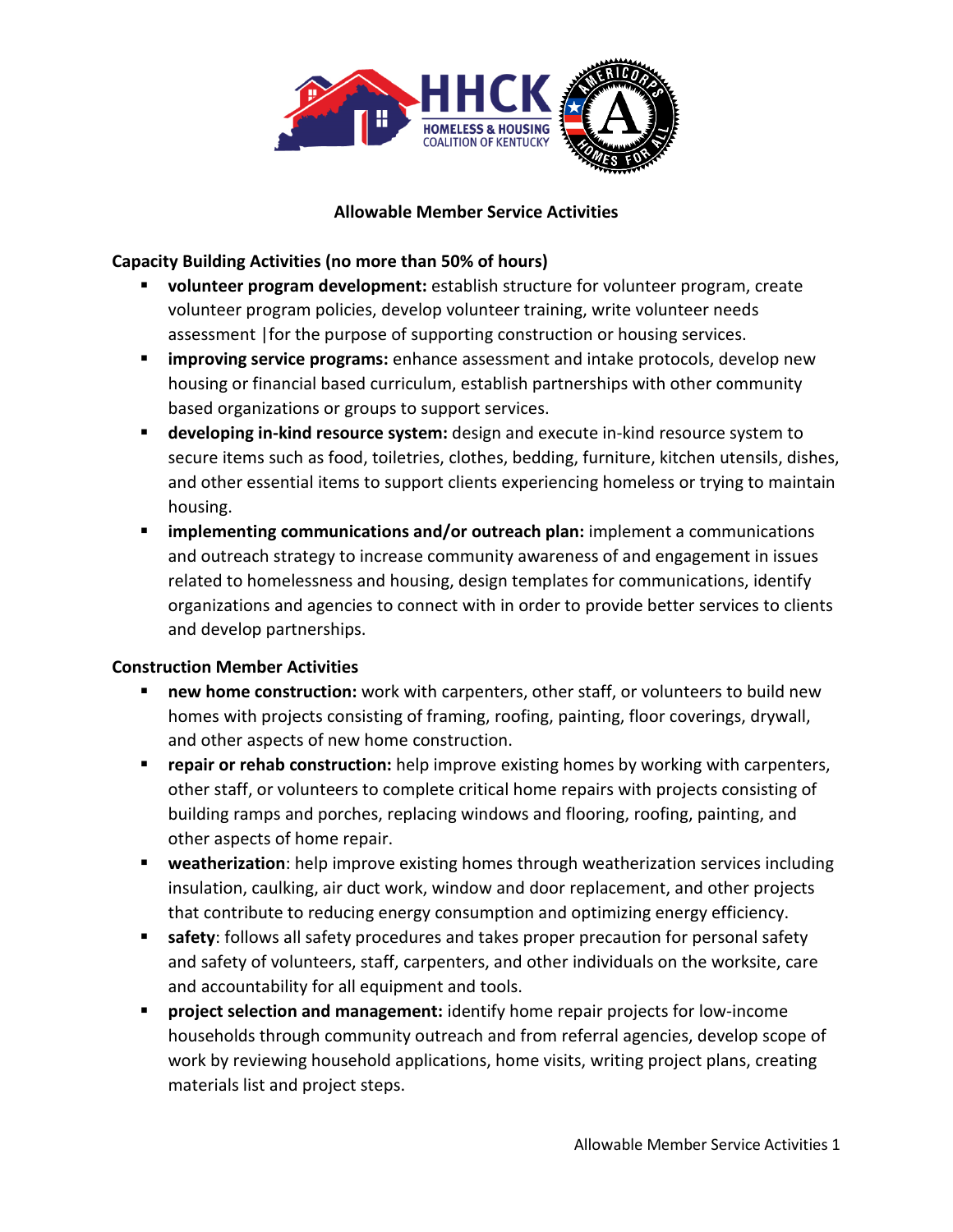- **volunteer management**: during project including onsite management and project placement for volunteer groups.
- **volunteer recruitment and training**: to conduct new home, home repair or rehab, and weatherization activities.
- **client or homeowner management:** assist homeowners in maximizing their opportunities for required sweat equity hours and provide oversight of required hours for program completion. Provide general maintenance education, homeownership skills, and energy savings information to homeowners or clients through trainings, workshops, and/or other channels.
- **environmental reviews:** complete inspections and reports to ensure home is safe and healthy.
- **program support and operations:** activities related to the continuation of programs and services for clients including: work plans, intake and assessment, personnel activity records, creating and maintaining client files, writing and submitting client and data reports, recordkeeping related to client funding sources.

# **Housing Services (Homeless Services)**

- **housing focused case management:** including the use of housing focused tools (full SPDAT) during on-site or client home visits to assist with housing stabilization.
- **housing counseling:** develop client-specific action plans to acquire and/or retain housing.
- **client assessment and intake**: conduct assessments (i.e. VI-SPDAT) for appropriate housing assistance or referrals for individuals and households experiencing or at risk of homelessness. Assessments may include information on other services needed by the individual or household.
- **E** client paperwork/documentation: assist individuals and households in obtaining necessary documentation needed for housing assistance and funding sources.
- **housing searches:** assist individuals and households at risk of or currently experiencing homelessness in identifying and securing housing through housing searches, housing inspections, completing housing applications, meeting with landlords, etc.
- **service referral**: complete referrals to other agencies for supportive services to assist clients in acquiring other resources for self-sufficiency, maintaining housing, and/or achieving greater financial stability.
- **ongoing case management and client support**: including education, employment and financial literacy support and guidance, connecting clients to in-kind emergency services such as food, clothing, transportation, or medical care, assisting clients in applying for public benefits such as SNAP, K-Tap, Medicaid, SSI/SSDI, and other cash and non-cash benefits, transportation to service providers, accompany clients to meetings/appointments.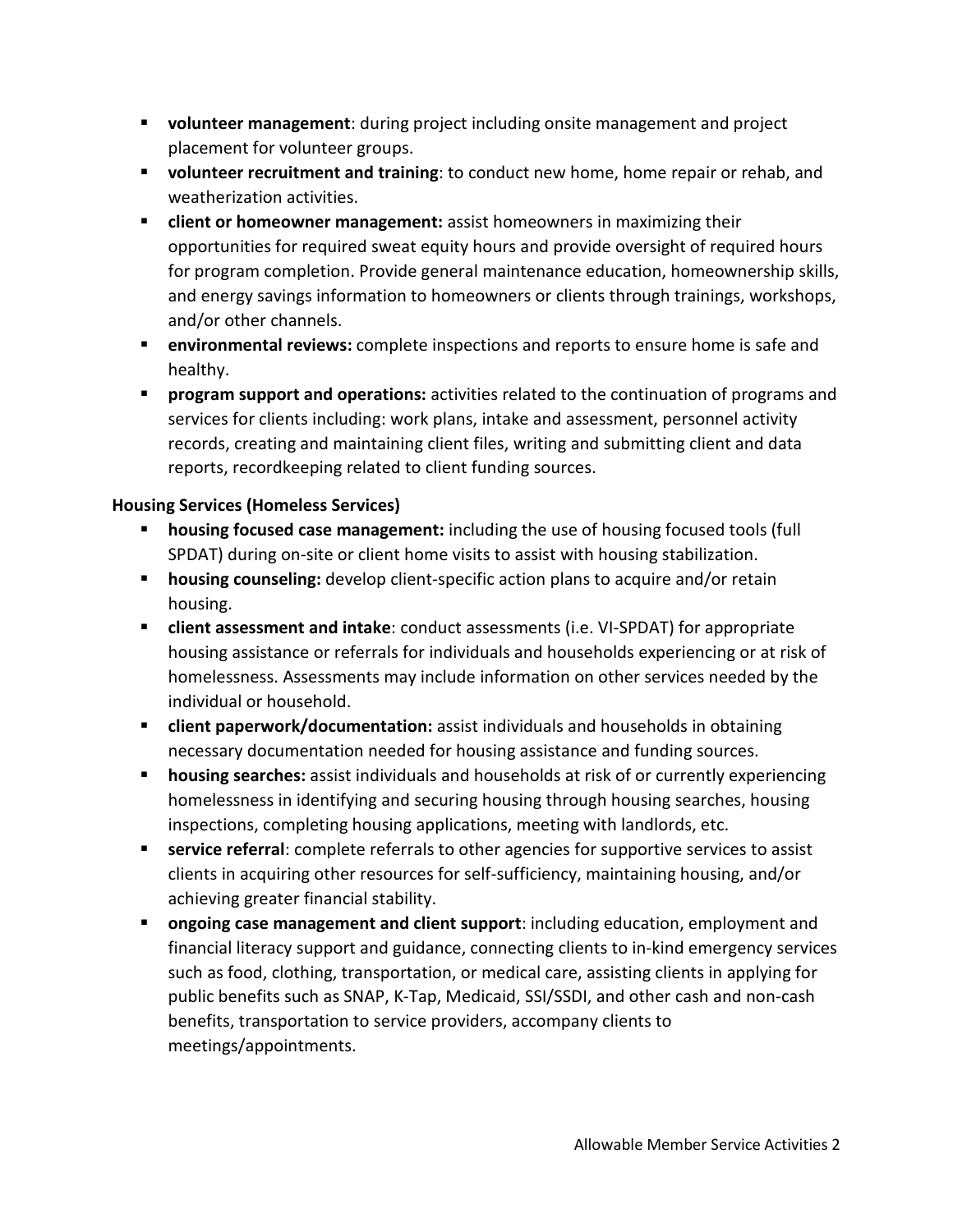- **F** rent or utility assistance: provide emergency rent or utility assistance to individuals at risk of eviction or utility shut off and other financial assistance to support homelessness prevention.
- **If and lord outreach:** develop relationships with new or existing landlords to connect clients to appropriate housing, mitigate any client-landlord issues, and conduct unit inspections.
- **street outreach:** identify and engage people living in unsheltered locations to provide services and referrals and ensure the individual's basic needs are met while supporting them towards housing stability.
- **Program support and operations:** activities related to the continuation of programs and services for clients including case management notes, data entry (i.e. KYHMIS), personnel activity records, maintaining client files, writing and submitting client and data reports, recordkeeping related to client funding sources, and/or securing food or shelter supplies.

# **Financial Literacy**

- **financial literacy training**: provide financial literacy workshops and trainings to groups of prospective clients, new clients, or existing clients.
- **financial literacy counseling:** provide individual, in-depth counseling sessions that help clients understand and use good financial management skills including financial planning, managing debt, and personal finances.
- **F** credit counseling: pull credit reports, analyze credit reports, and obtain other required supporting documentation to appropriately refer client to programs and services, develop client-counselor action plans, follow-up with clients on goals and progress, provide other counseling services related to improving credit.
- **budget and debt management counseling:** work with clients to create responsible budget, develop client-counselor action plans, follow-up with clients on goals and progress, provide other services related to successful fiscal management.

# **Housing Services (Homeownership or Home Repair Services)**

- **homeownership counseling:** support clients through the various stages of the homeownership process including counseling to a homeownership ready status through credit or budget sessions, securing required documentation and paperwork, completing loan applications, teaching homeownership education and home maintenance.
- **home repair loan counseling:** support clients seeking home repairs through securing required documentation and paperwork, completing loan applications, assessing repair needs, and any counseling required to get clients ready to secure a home repair loan or program services.
- **client assessment and intake**: meet with new or prospective clients to assess program eligibility and course of action, provide information on programs to new or prospective clients,
- **Client paperwork/documentation:** assist individuals and households in obtaining necessary documentation needed for housing assistance and funding sources.